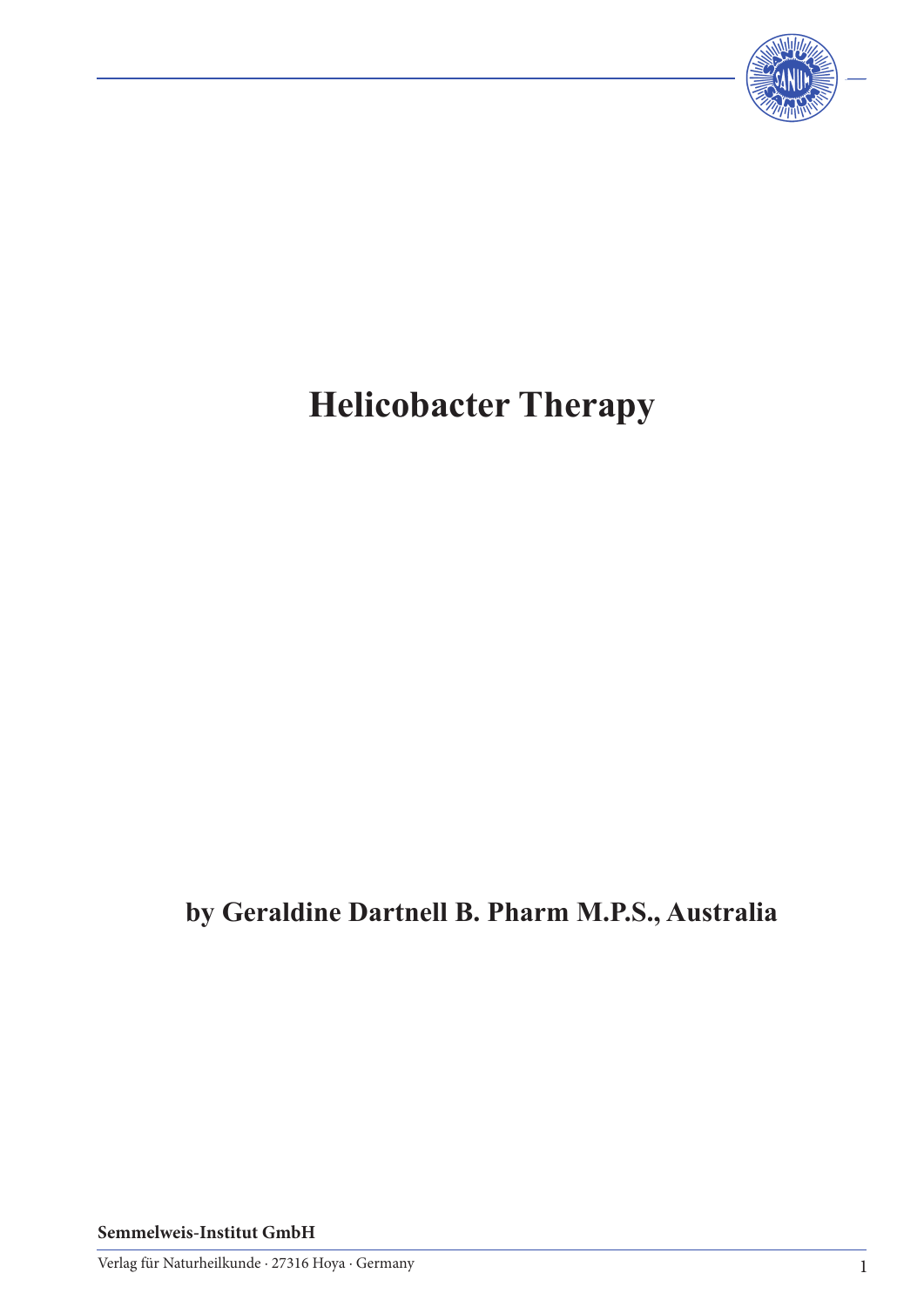

This report has been written as an example from the practice, based on the successful therapy of the author's husband who suffered from a Helicobacter pylori infection.

# **Anamnesis and Pre-Treatment**

Prior to the Helicobacter test, the patient suffered from a 2 inch blood clot in his popliteal vein in May 2014; what the medical profession classified as an unprovoked DVT.

Later blood tests also revealed the following:

- CRP (C Reactive Protein) of 4.64 mg/l (what the medical profession viewed as NO inflammation)
- a genetic condition, lupus anti coagulation factor
- Borderline insulin resistance
- LDL of 4.8mol/l
- Chol of 6.5mmol/l
- CRR of 5.4

Because of these results, the patient's GP immediately put him on Rivaroxaban, an anticoagulant. The patient took 20 mg of this remedy daily for two weeks, after which his blood was observed under darkfield microscopy. The examination revealed rouleoux, platelets 2 to 3 RBC size and moderate fibrin formation. This consolidated for the patient to search for an alternative to anticoagulants.

#### **Naturopathic Therapy**

For the next three weeks the patient completely "weaned" himself off his Rivaroxaban and was on the following protocol:

- First 3 days of a carrot juice fast
- Lectin elimination diet incor porating one day for carrot juice each week
- Systemic enzymes, Serracor NK: Blend of Nattokinase and Serrapeptase plus pancreatic enzymes
- High quality Fish Oils
- Cayenne pepper
- Curcumin

On day 3, another sample of his blood was taken with the following result: no rouleaux, no RBC aggregation, no fibrin formation and platelets reduced to 1 RBC size. The patient's blood was monitored weekly under the darkfield microscope until September 2014, when the couple flew from Perth to Paris, without the husband taking any anticoagulants.

In October 2014, when the patient had his Helicobacter breath test, he was still on this protocol. Based on the result, at that point SANUM remedies were applied.

# **Helicobacter Protocol after SA-NUM**

Recommended Protocol/ Protocol followed

ALKALA® N: 1 scoop twice a day/ 1 scoop twice a day 90% of the time and ongoing

FORTAKEHL® suppositories: 1 each night for 4 weeks/ 1 every second night for 1 week, then 1 every 4 nights for 2 weeks

NOTAKEHL® suppositories: 1 each night for 4 weeks/ 1 every second night for 1 week, then 1 every 4 nights for 2 weeks

Glutamine/ Not followed

Probiotics/ Not followed

Systemic enzymes/ 2 to 3 capsules a day over 90% of the time and ongoing

Since the patient is not the most diligent person when it comes to taking his supplements, information on the recommended protocol is provided together with the actual protocol followed.

# **Evaluation**

It is interesting to note that his diet change to low lectin Paleo diet together with his supplements of Systemic enzymes, cayenne pepper, curcumin and fish oils, helped to dissolve his blood clot and prevented the formation of new clots. It however did not address the Helicobacter condition until the SANUM products of ALKALA® N, FORTAKEHL® and NOTAKEHL® were used. In spite of the patient's lack of consistency using NOTAKEHL® and FORTAKEHL®, the results proved to be short of miraculous. It should also be noted that birthdays, Christmas and New Year were also celebrated during this time where his diet was not ideal. The results of his breath test are shown below for information and assessment.

The therapist is convinced

#### **Semmelweis-Institut GmbH**